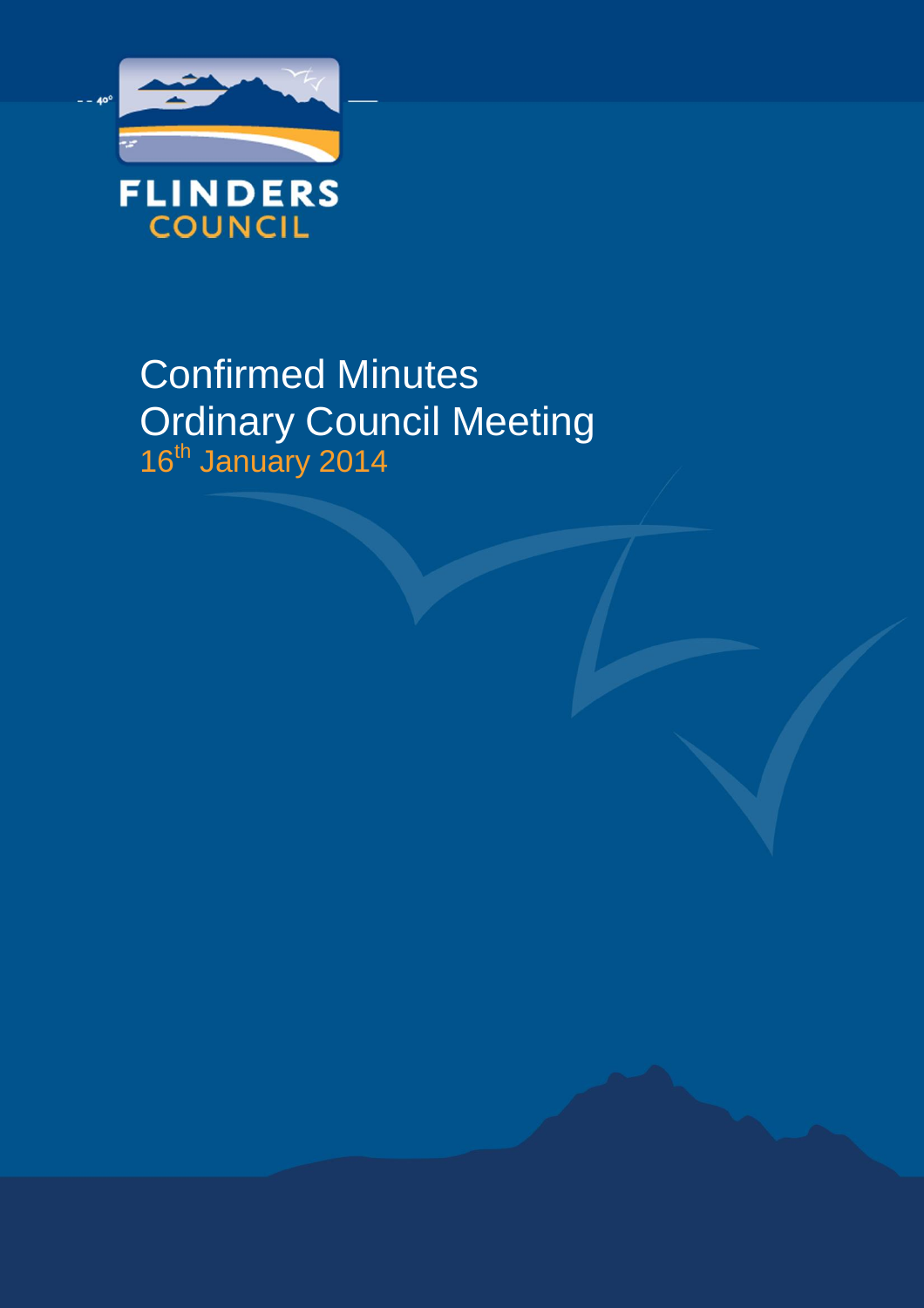## FLINDERS COUNCIL ORDINARY MEETING

#### CONFIRMED MINUTES

| <b>DATE:</b>       | Thursday 16 <sup>th</sup> January 2014           |
|--------------------|--------------------------------------------------|
| <b>VENUE:</b>      | Flinders Art and Entertainment Centre, Whitemark |
| <b>COMMENCING:</b> | $1.00 \,\mathrm{pm}$                             |

#### PRESENT

Mayor Carol Cox Deputy Mayor David Williams Cr Marc Cobham Cr Peter Rhodes Cr Mary-Anne Roberts Cr Gerald Willis Cr Ronald Wise

#### **APOLOGIES**

Nil

#### STAFF IN ATTENDANCE

| Raoul Harper |  |
|--------------|--|
| Vicki Warden |  |

 $-$  General Manager  $(1.00 - 1.18pm)$ - Executive Assistant (1.00 – 1.18pm)

#### CONFIRMATION OF MINUTES

717.01.2014 Moved: Cr M Roberts Seconded: Cr P Rhodes That the Minutes from the Ordinary Council Meeting held on the 19<sup>th</sup> December 2013 be confirmed.

## CARRIED UNANIMOUSLY (7-0)

For: Mayor Carol Cox, Deputy Mayor David Williams, Cr Marc Cobham, Cr Peter Rhodes, Cr Mary-Anne Roberts, Cr Gerald Willis and Cr Ronald Wise.

#### PUBLIC QUESTION TIME

#### Question 1: Cr P Rhodes on behalf of June Klugg

Could Council investigate options for a designated disabled persons parking zone close to the MPC surgery access?

Mayor's Response: Question taken on notice.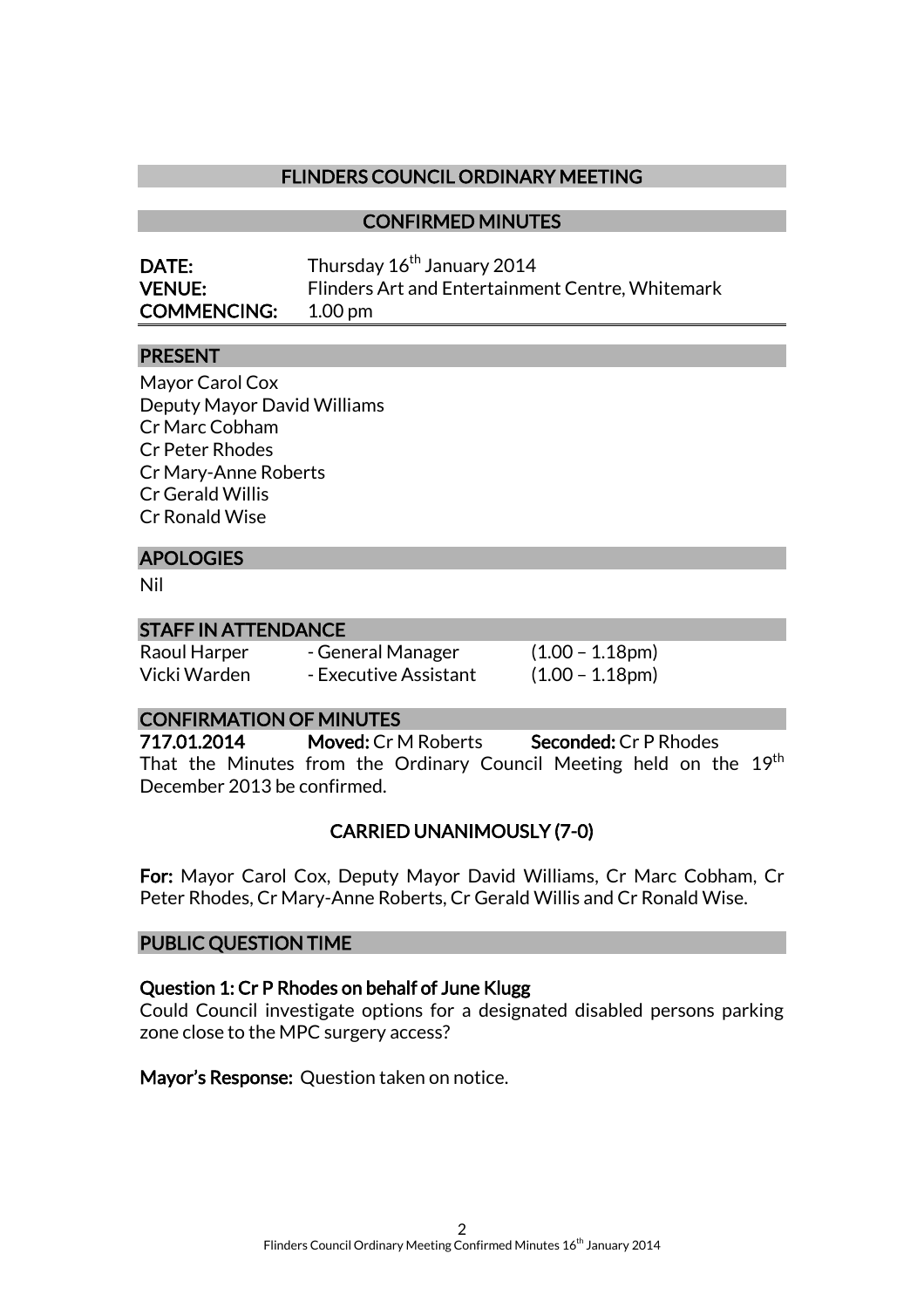## Question 2: Cr G Willis on behalf of Shirley Holloway

Can the meeting be updated on progress with respect to an abatement notice for the property adjoining the Lady Barron Memorial Hall in West St, Lady Barron.

Mayor's Response: An abatement notice has been sent and the owner of the property is in discussion with Council.

#### Question 3: Mayor C Cox on behalf of Audrey Holloway

What is the process for getting Speed Bumps installed and could speed bumps be installed at Palana?

General Manager's Response: Question taken on notice.

### LATE AGENDA ITEMS

Nil

#### DECLARATION OF PECUNIARY INTEREST Nil

#### LEAVE OF ABSENCE

Nil

#### **PETITIONS**

Nil

#### WORKSHOPS & INFORMATION FORUMS File No: COU/0205

There were no Councillor Workshops held in the reporting period.

#### PUBLIC MEETINGS

Nil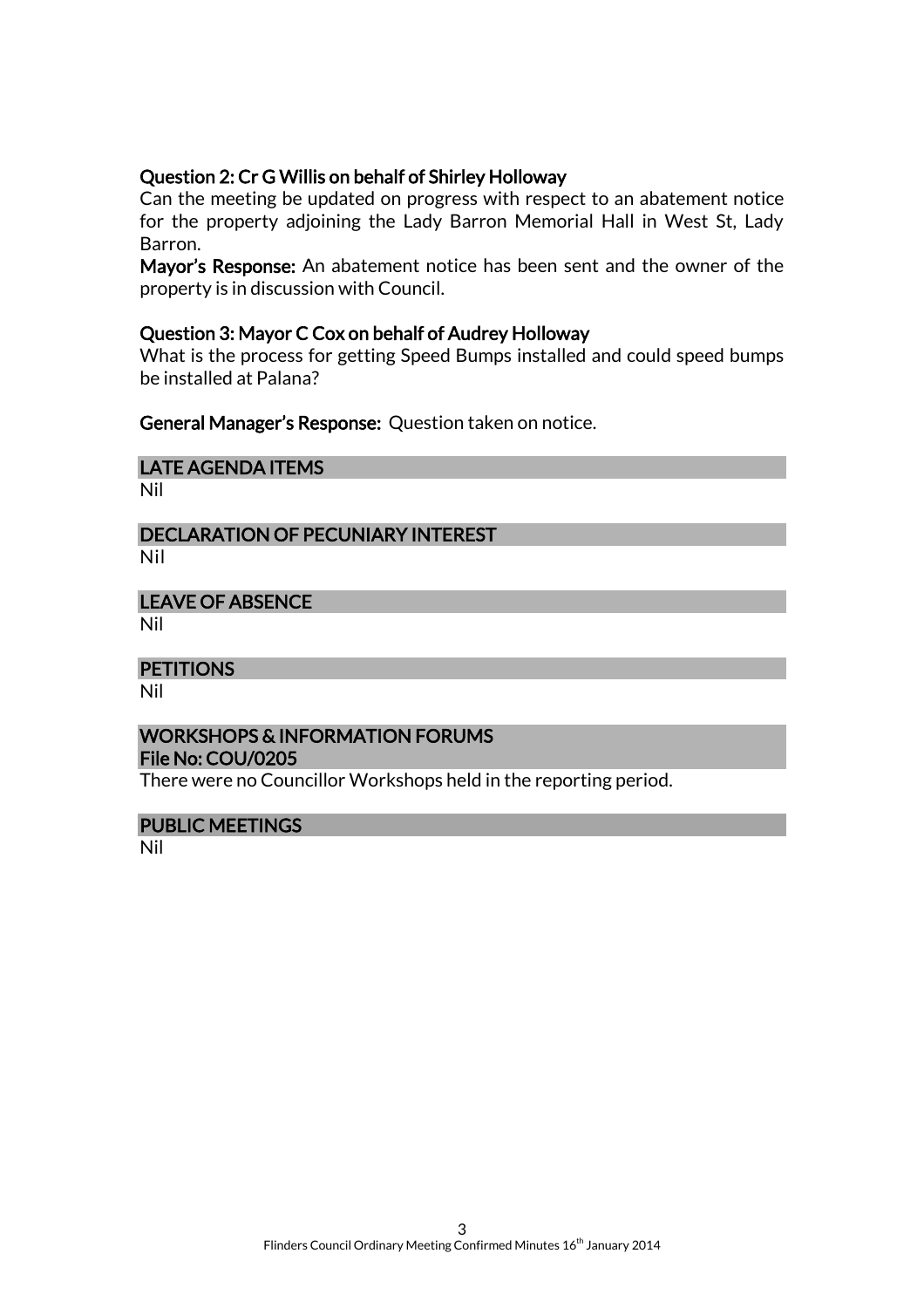## COUNCILLORS' QUESTIONS ON NOTICE

## QUESTION 1 Deputy Mayor David Williams

Given that the bins outside the Whitemark Tip are often overflowing and rubbish bags are left on the ground outside the gates, does Council have any plan to expand these facilities or make users more aware of the tip opening hours when they can properly dispose of their rubbish?

## Response from Raoul Harper, General Manager

On two occasions over the Christmas period the tip entrance was found in what can only be described as a disgusting state, with rubbish simply thrown next to already full bins and litter consequently being spread across the entire entrance to the tip. Both of these events were discovered on the Friday post the tip being closed on Christmas and New Year's Day. The Works and Services Manager will be addressing the problem in the next Island News where he will advise the community that the basically lazy actions of a minority over this period were far from appreciated.

The bins at the gates to the Whitemark Tip are regularly monitored and rarely overflowing as they are emptied frequently. That said, actions such as were seen over the Christmas holiday period call in to question whether the bins should be provided at all if some members of the community are willing to abuse their use and even when full, simply pile rubbish on the ground.

It is hard to imagine (or believe) that residents or regular visitors to Flinders Island are not aware of the tip opening hours as they are advertised in the Island News every fortnight, they are on our Council website and are also on the recently printed fridge magnets which were distributed to all ratepayers and are available for residents to pick up from the Council Office. The operating hours of the Whitemark Tip have remained basically unchanged for many years and the littering seen this year has not occurred previously.

All in all a very disappointing situation for Council staff to have to deal with at what is already a very busy time of year in relation to waste management on the island.

## DECISION:

718.01.2014 Moved: Deputy Mayor D Williams Seconded: Cr M Cobham That the question and answer provided are noted.

## CARRIED UNANIMOUSLY (7-0)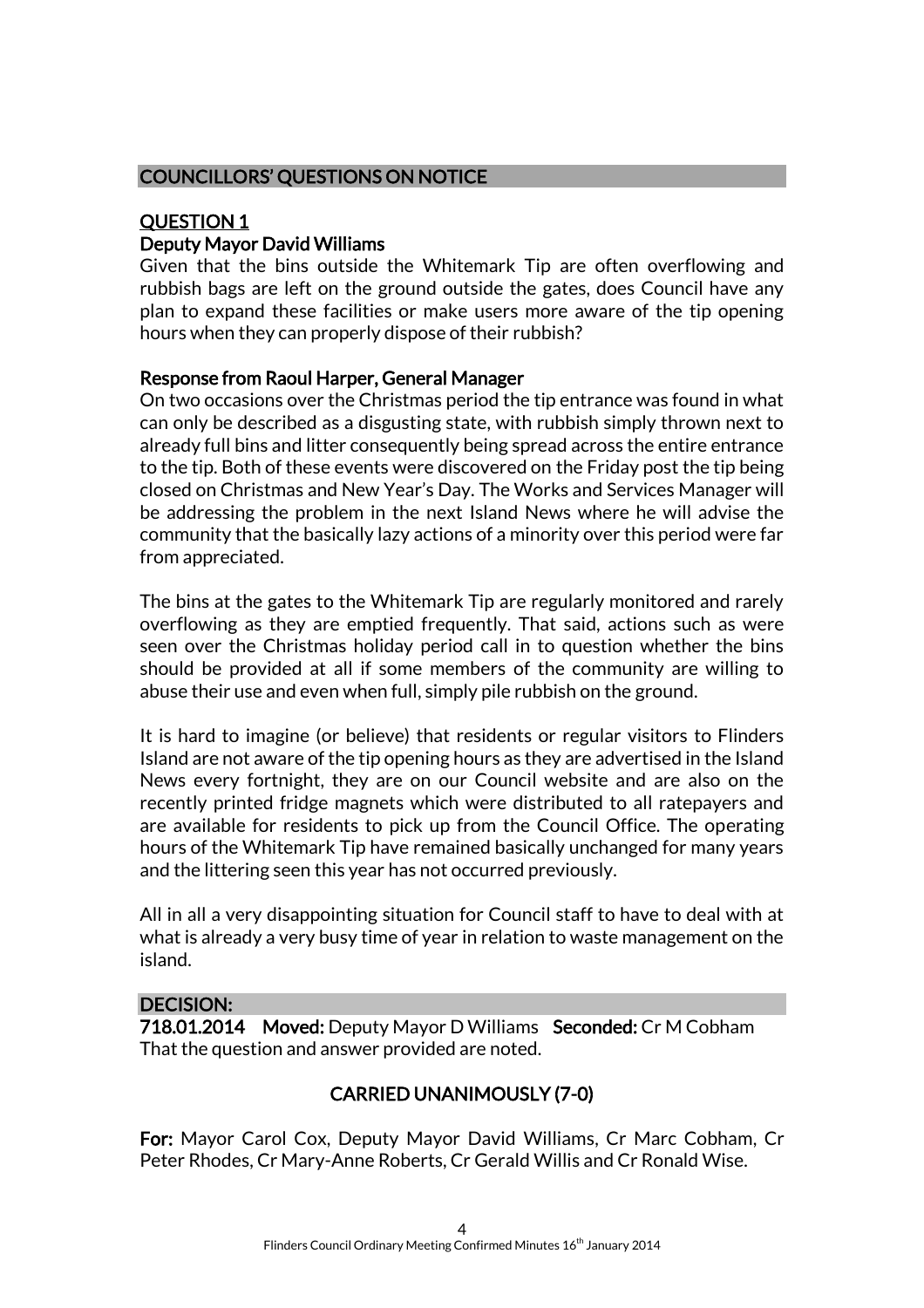## COUNCILLOR'S QUESTIONS WITHOUT NOTICE

## QUESTION 1 Cr Gerald Willis

Can the General Manager arrange the Works Department to mow and clean up the open drain along West St, adjacent to the Lady Barron Memorial Hall?

General Manager's Response: Yes it can be attended to.

#### QUESTION 2 Cr Gerald Willis

Can the General Manager arrange the Works Department to repair the monstrous pot hole at the intersection of Barr St and Main Road, Lady Barron?

General Manager's Response: The matter will be investigated.

#### PUBLICATIONS/REPORTS TABLED FOR COUNCIL INFORMATION Nil

## REPORTS TO BE RECEIVED

Nil

## COUNCILLORS' REPORTS

Nil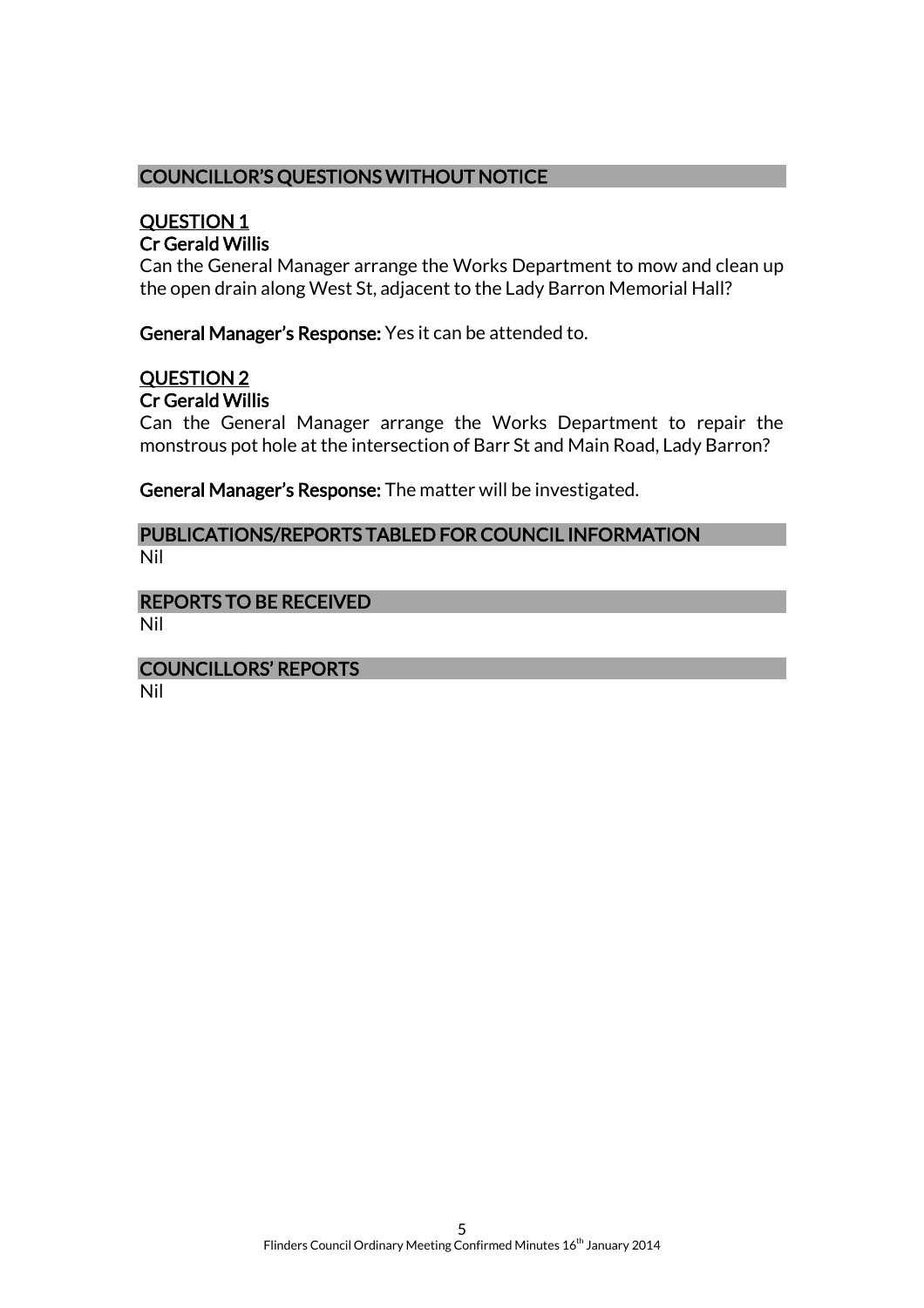## MAYOR'S REPORT:

| <b>ACTION</b>            | <b>Information</b> |
|--------------------------|--------------------|
| <b>PROPONENT</b>         | Mayor Carol Cox    |
| <b>FILE REFERENCE</b>    | COU/0600           |
| <b>ASSOCIATED PAPERS</b> | Nil                |

#### REPORT:

#### ACTIVITIES:

| 15/12/13 | <b>Community Christmas Carols</b>                    |
|----------|------------------------------------------------------|
| 16/12/13 | Flinders Island District School End of Year Assembly |
| 19/12/13 | Municipal Emergency Management Committee Meeting     |
| 19/12/13 | <b>Council Meeting</b>                               |
| 20/12/13 | <b>Council Christmas Celebration</b>                 |
| 24/12/13 | Works Department Christmas Breakup                   |
| 28/12/13 | Afternoon Tea for Tony and Martha Tymms              |
| 04/01/14 | Emita Sports                                         |

#### Community Events:

The community is thriving at the moment with varying community events and the Council run School Holiday Program all being well attended. The volunteer Hall Committee Members are to be congratulated on the success of their respective events. The Spring into Spring Festival at Holloway Park and the return of the Emita Sports all adding to the social fabric of this small community.

A special thank you to Jo Klug and Christine Wheatley for initiating and organising the Christmas decorations that adorned Whitemark over the festive season and to the community members for supporting the initiative.

Thank you also to Kathleen Ives-Heap and Maria LaGrue for the open events for us to appreciate the work their students have achieved throughout the year. Seeing the growth achieved in the young students' musical and artistic abilities is both enlightening and enjoyable.

With an event occurring every weekend in January this is a vibrant and alive community and as a Councillor I am appreciative of the community participation that makes the island such a friendly and inviting place to live.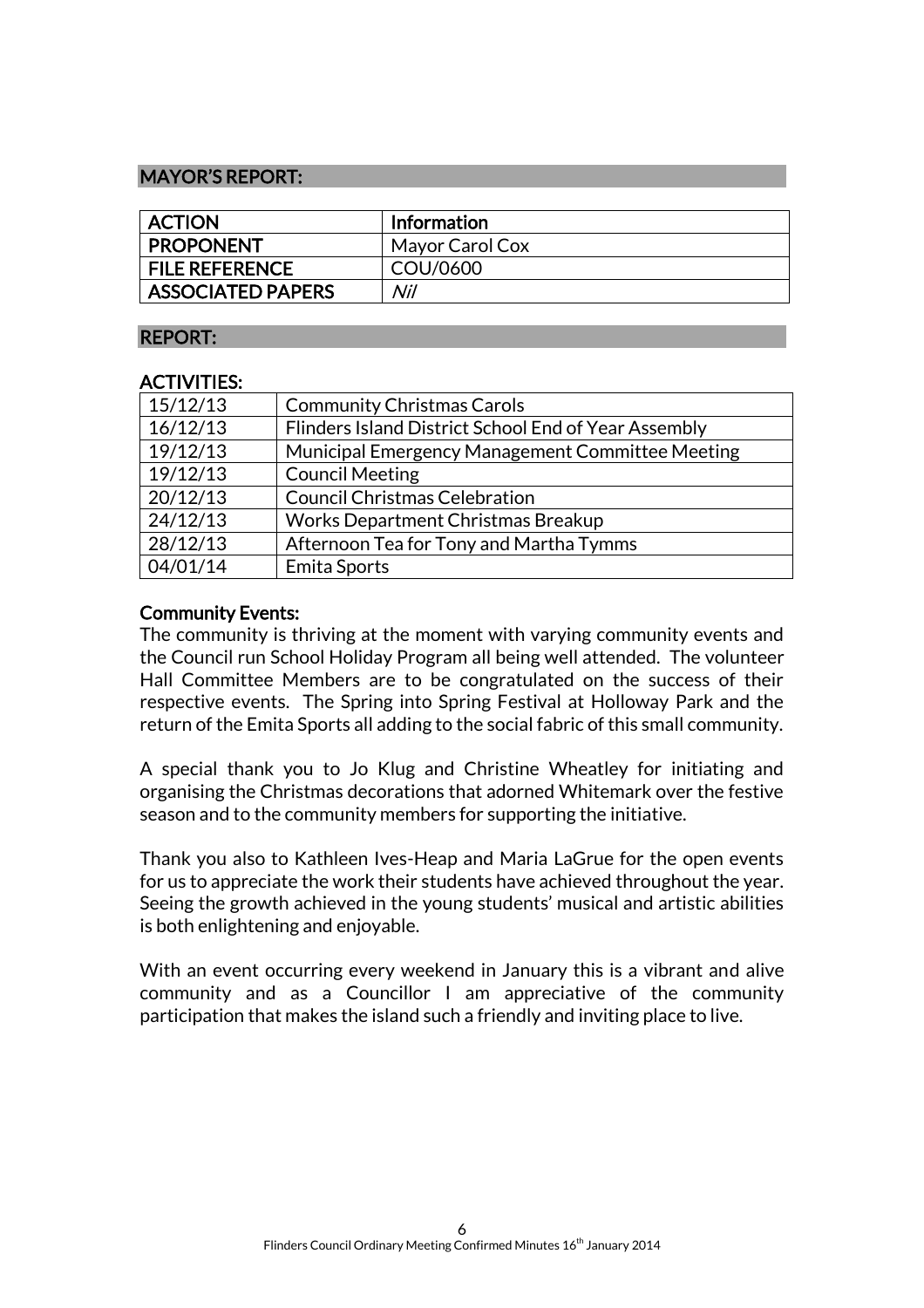## CORRESPONDENCE IN:

| <b>Flinders Island District High</b><br>School | Invitation to 2013 End of Year Assembly      |
|------------------------------------------------|----------------------------------------------|
| Department of Primary                          |                                              |
| Industries, Parks, Water and                   | <b>Historic Cultural Amendment Bill 2012</b> |
| Environment (DPIPWE)                           | passed - intent to proclaim on 1/3/2014      |
| <b>Local Government Managers</b>               | Invite to 2014 LGMA National Congress &      |
| Australia (LGMA)                               | Business Expo, Melbourne, 30/4/2014 -        |
|                                                | 2/5/2014                                     |
| <b>Premier Lara Giddings MP</b>                | Invite to Australia Day Address & Cocktail   |
|                                                | Party - 18/1/2014                            |
| Hon Bryan Green MP                             | Planning Directive No 4.1- Standards for     |
|                                                | Development in the General Residential       |
|                                                | Zone                                         |
| TasWater - Mr Miles Hampton                    | Thank you and confirmation of Headworks      |
|                                                | Charges, Bluff Road                          |
| <b>Tasmanian Audit Office</b>                  | <b>Reports to Parliament</b>                 |
| <b>Tas Fire Service</b>                        | <b>Building for Bush Fire</b>                |
| Hon Bryan Green MP                             | Aboriginal & Dual Naming Policy -            |
|                                                | <b>Announcement of Names</b>                 |
| Hon Bryan Green MP                             | Modification of Planning Directives No 1 -   |
|                                                | The Format and Structure of Planning         |
|                                                | <b>Schemes</b>                               |

## CORRESPONDENCE OUT:

| 20/12/2013   Hon Premier of Tasmania | Flinders Council submission in response |
|--------------------------------------|-----------------------------------------|
| Lara Giddings MP                     | to Draft Ministerial Orders             |

## PUBLICATIONS:

| <b>Tasmanian Symphony Orchestra</b> | Overtures, Dec 2013                |
|-------------------------------------|------------------------------------|
| (TSO)                               |                                    |
| <b>Glamorgan Spring Bay Council</b> | Annual Report 2012-13              |
| Hydro Tasmania                      | Annual Report 2012-13 - a snapshot |
| University of Tasmania (UTAS)       | Research to Reality, Edition 17    |
| NRM (Natural Resource Management)   | Northern Exposure, Spring 2013     |
| <b>North</b>                        |                                    |
| Keep Australia Beautiful            | Sustainable Communities, Tas 2013  |
| University Department Of Rural      | Bulletin, December 2013            |
| Health                              |                                    |
| <b>Federal Group</b>                | Inform, Edition 35 2013            |

## VOTING REQUIREMENTS:

Simple Majority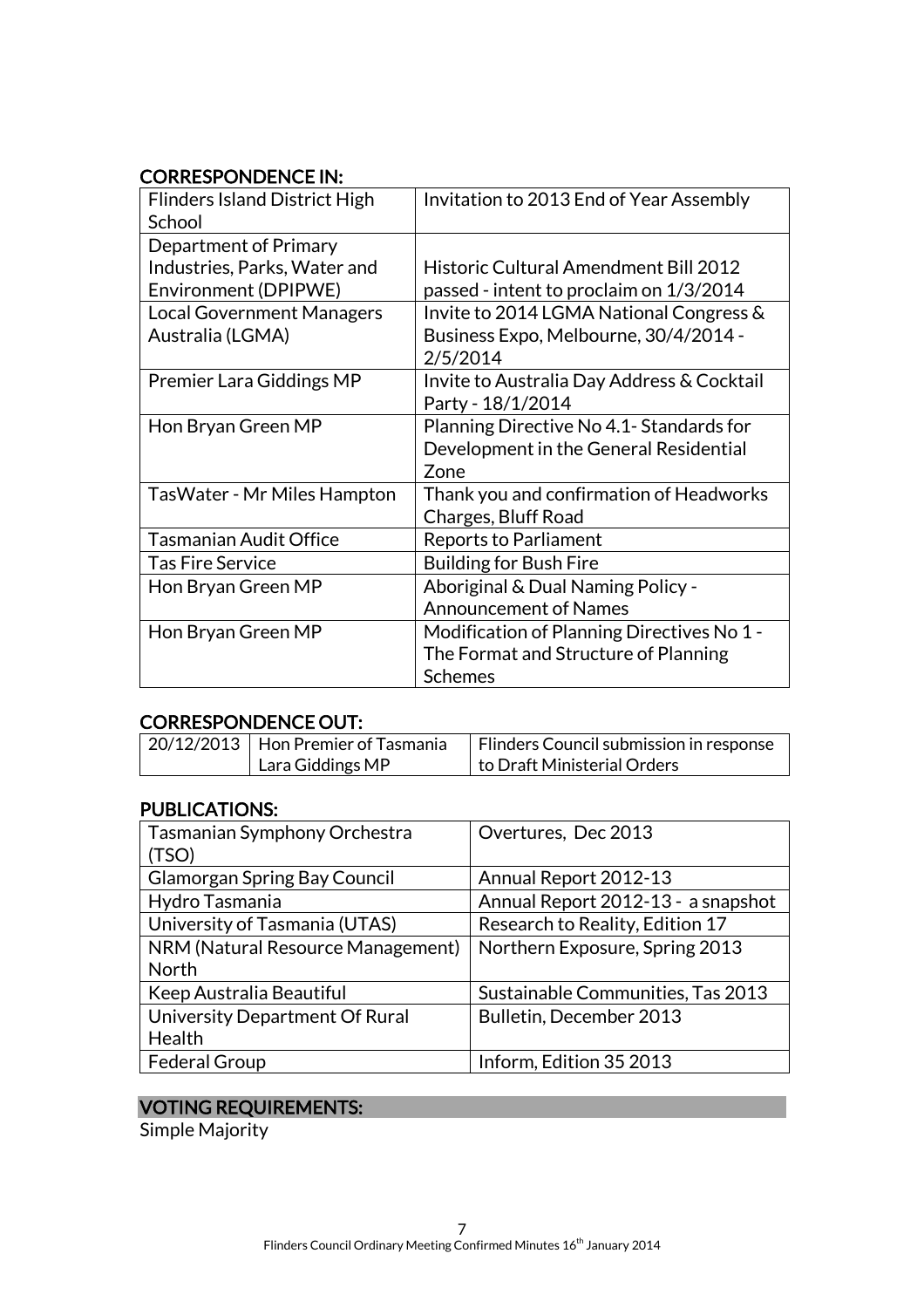#### RECOMMENDATION:

That the Mayor's report be received and accepted.

#### DECISION:

719.01.2014 Moved: Cr M Cobham Seconded: Deputy Mayor D Williams That the Mayor's report be received and accepted.

## CARRIED UNANIMOUSLY (7-0)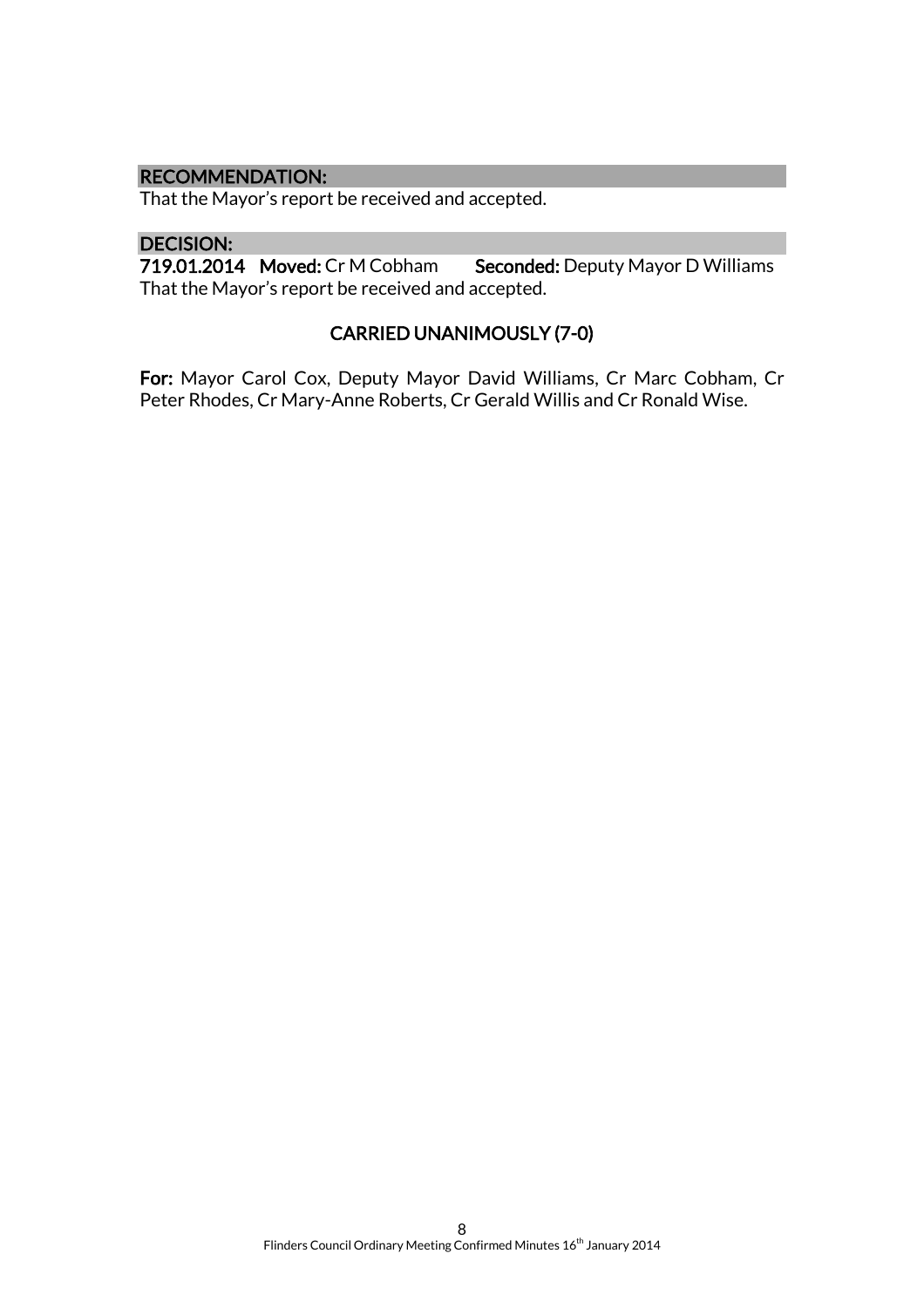## A. NOTICE OF MOTIONS

Item A1: Notice of Motion from Cr Marc Cobham – Ventilation options/quotes for the Flinders Art and Entertainment Centre

| <b>ACTION</b>            | Decision                      |
|--------------------------|-------------------------------|
| <b>PROPONENT</b>         | Cr Marc Cobham                |
| OFFICER                  | Raoul Harper, General Manager |
| <b>FILE REFERENCE</b>    | AME/0506                      |
| <b>ASSOCIATED PAPERS</b> | Nil                           |

## NOTICE OF MOTION:

That Council directs staff to investigate the various options available, together with costing's, for the provision of summer cooling / ventilation and air extraction in the Flinders Arts and Entertainment Centre (FAEC), Whitemark. This information is to be available in time for upcoming budget workshops and if approved the remedial work to be undertaken prior to next summer (i.e. 2014/15). Additionally that costings be done for the provision of "block-out" blinds in the main hall and that these be installed as soon as possible.

## COUNCILLOR'S REPORT:

A recent evening concert held mid-December in the FAEC once again highlighted the urgent need for Flinders Council to address the issues of making the venue comfortable for attendees during the warmer summer months. Many complaints were made on the night and on subsequent days. Whilst the venue can be adequately heated during the cooler months the building's designers seemingly made no provision for the warmer months.

The issues that urgently need addressing include, but are not limited to, ways to:

- extract hot air:
- cool and/or ventilate the venue; and
- installation of flyscreens on doors so they can be left open to facilitate ventilation.

Ideally any air extraction system should be silent and with the capacity to remove a large quantity of hot air in a short period of time (i.e. prior to an event), this would help to rapidly cool the venue. Whilst I am not suggesting that airconditioning is required, a number of large, efficient ceiling fans, together with the ability to keep doors and windows open would make a significant difference to the habitability of the venue. Ideally the high level fixed windows should be replaced with opening windows and flyscreens. It would also be a good idea to install long overdue "black-out" blinds to the main hall windows.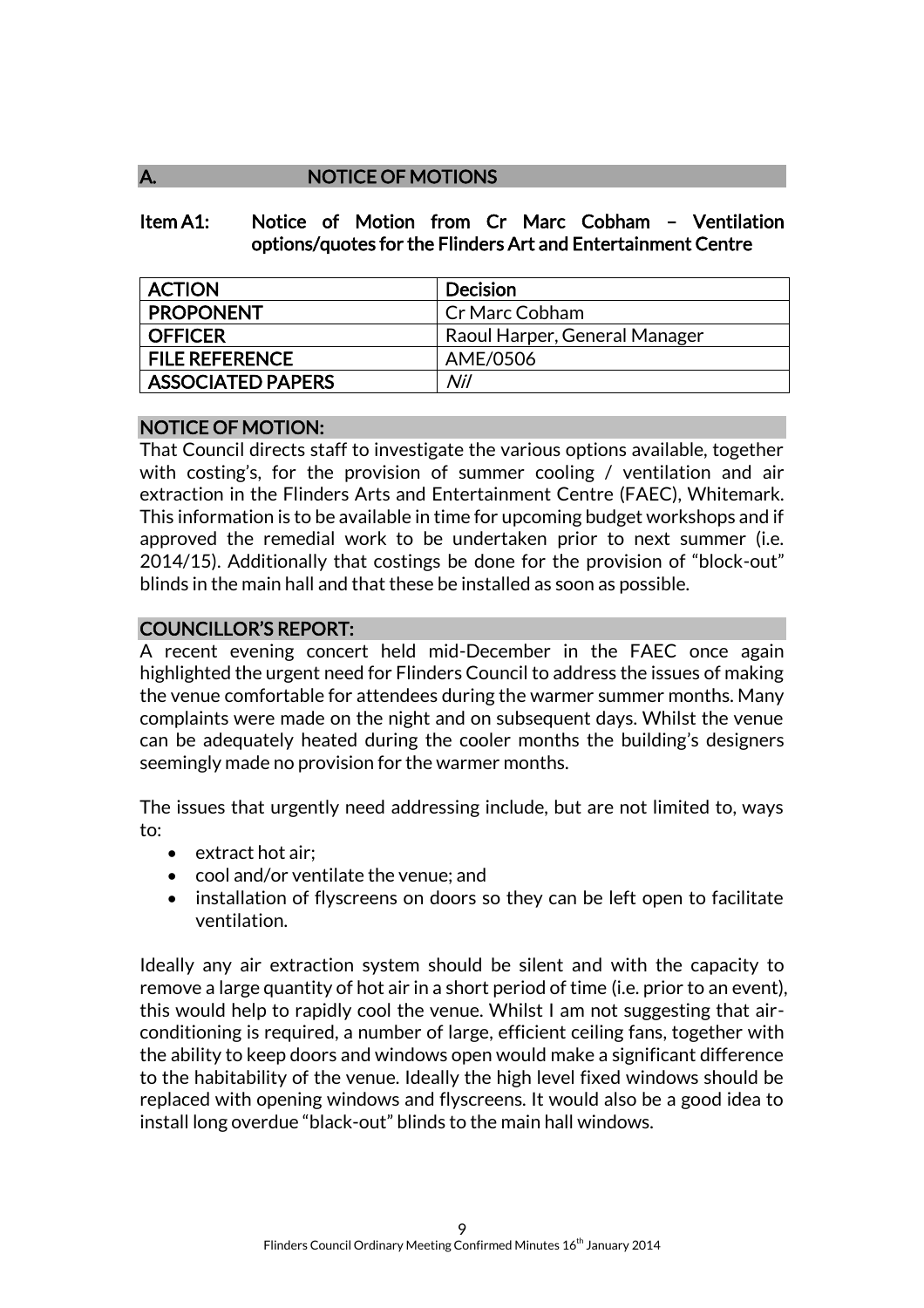The venue is a fantastic community asset that is used throughout the year. Addressing the above issues will enable users to comfortably use it at all times of the year.

## PREVIOUS COUNCIL CONSIDERATION:

Nil

## OFFICER'S REPORT:

Council Staff are well aware of the issues with the cooling and ventilation of the FAEC. Improvement to ventilation and cooling were considered during the redevelopment of the building but funding was not sufficient to implement any considered solution at that time.

Council does have funds allocated this financial year to install block-out blinds for the main area in the FAEC. This task will be completed by the end of the financial year.

If Council so direct, staff can conduct some preliminary work and gain advice from experts in the field as to how a cost effective solution to cooling and ventilation in the hall can be achieved and then present options to Council as they come to hand.

## STATUTORY REQUIREMENTS:

Nil

## POLICY/STRATEGIC IMPLICATIONS:

2.2 Optimise infrastructure to support existing settlements and enhance sustainable development opportunities and remove impediments to growth.

2.2.1 Identify, research, design and implement key infrastructure projects and programs to meet the economic and environmental needs of Council and the community.

## BUDGET AND FINANCIAL IMPLICATIONS:

Investigating options poses minimal implications financially.

#### RISK/LIABILITY:

Low

## VOTING REQUIREMENTS:

Simple Majority

#### OFFICER'S RECOMMENDATION:

That Council directs staff to investigate the various options available, together with costings, for the provision of summer cooling / ventilation in the Flinders Arts and Entertainment Centre (FAEC), Whitemark. This information is to be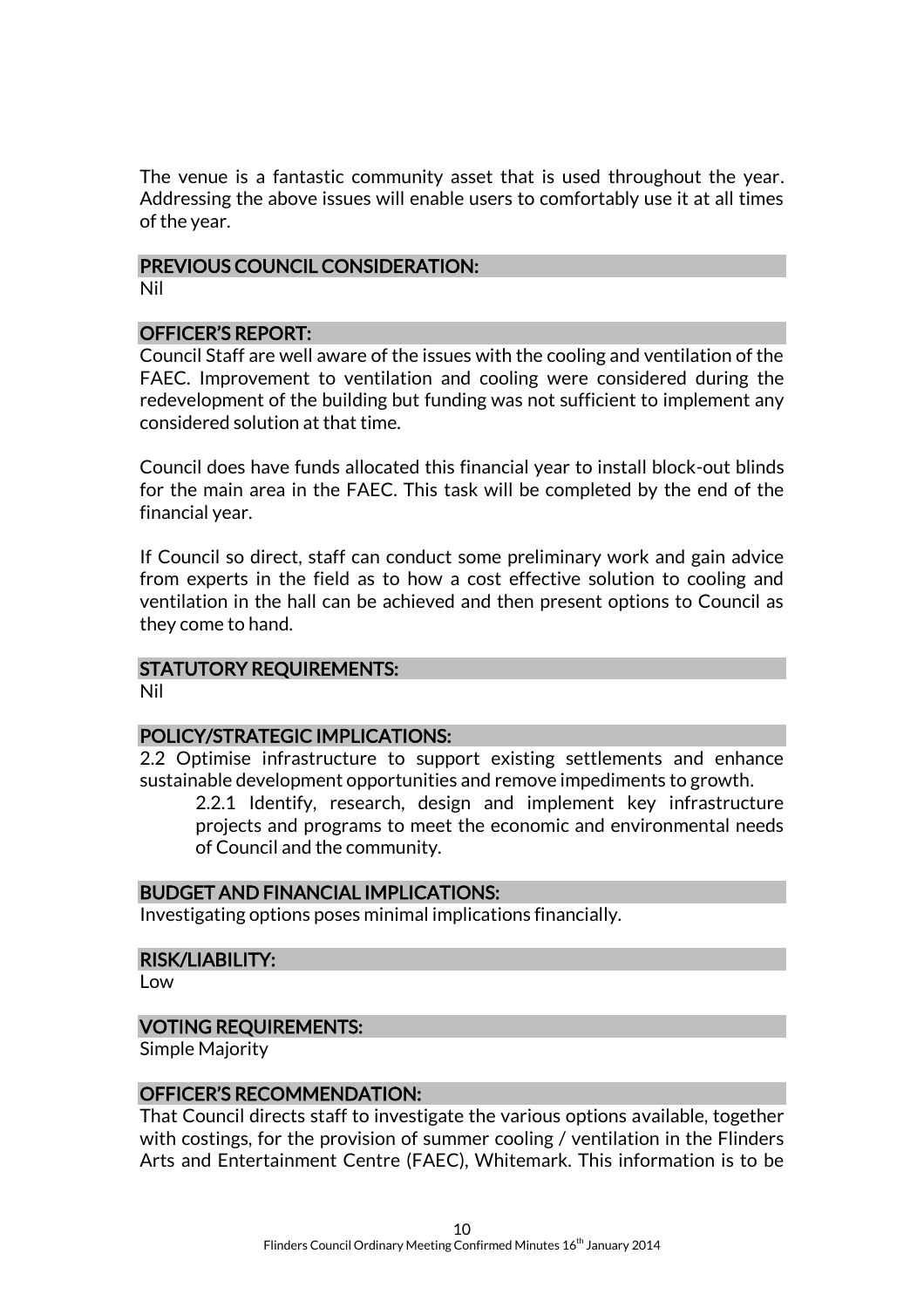provided for Council consideration as part of the 2014/2015 budget deliberations.

## DECISION:

720.01.2014 Moved: Cr M Cobham Seconded: Deputy Mayor D Williams That Council directs staff to investigate the various options available, together with costings, for the provision of summer cooling / ventilation in the Flinders Arts and Entertainment Centre (FAEC), Whitemark. This information is to be provided for Council consideration as part of the 2014/2015 budget deliberations.

## CARRIED UNANIMOUSLY (7-0)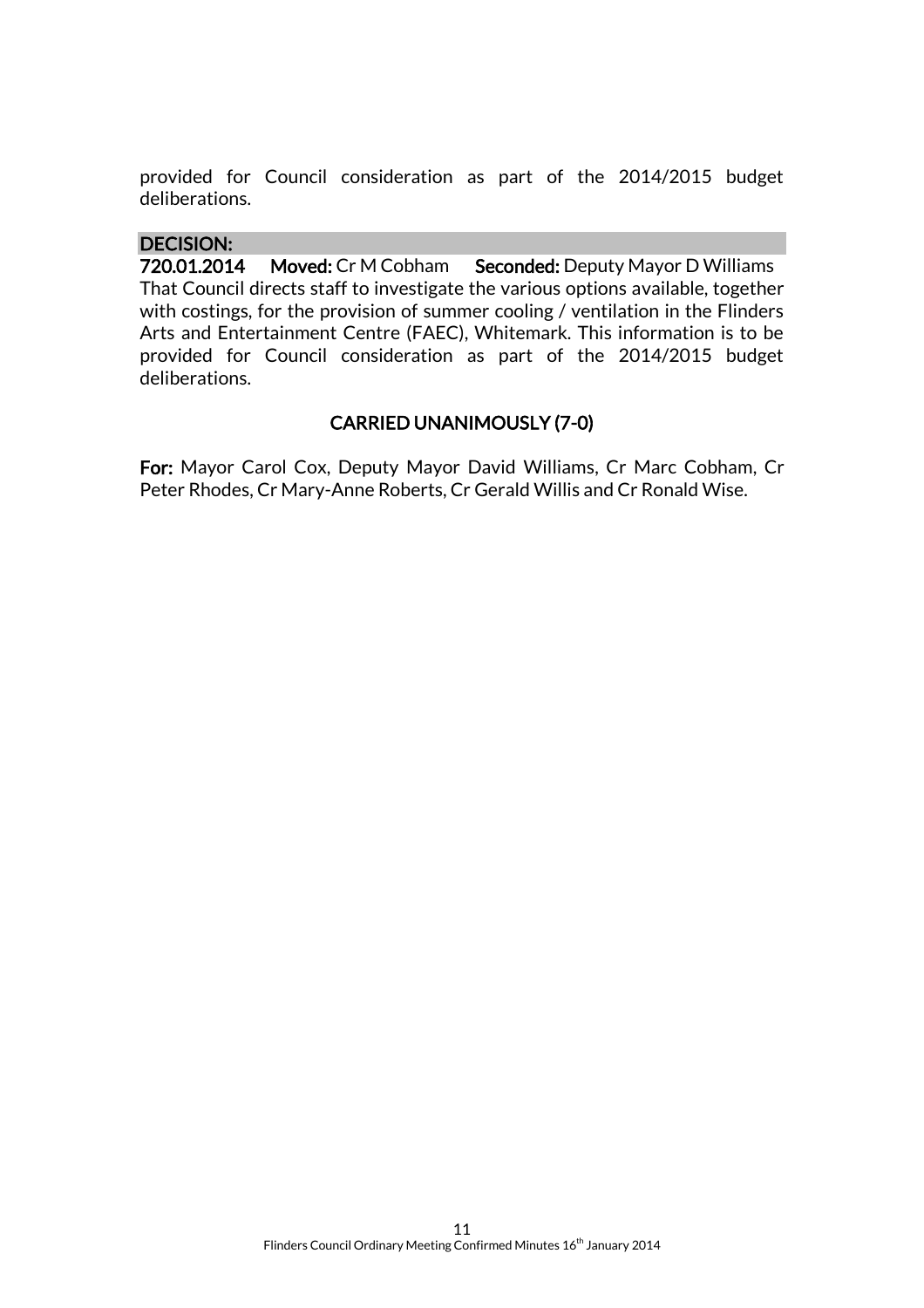## B. **GOVERNANCE DEPARTMENT**

#### Item B1: Rescind Private Tenancy Policy

| <b>ACTION</b>            | <b>Decision</b>                    |
|--------------------------|------------------------------------|
| <b>PROPONENT</b>         | Council Officer                    |
| <b>OFFICER</b>           | Raoul Harper, General Manager      |
| <b>FILE REFERENCE</b>    | AME/0900, ADM/0900                 |
| <b>ASSOCIATED PAPERS</b> | Annexure 1: Private Tenancy Policy |

## INTRODUCTION:

Council's Policy Manual is an important document of Council as it provides direction to Staff, Management and Councillors. Many of the policies are required by, or relate to, legislation and in most instances help manage Council's exposure to risk.

#### PREVIOUS COUNCIL CONSIDERATION:

Adopted  $20^{th}$  May 2004 248.05.04 Amended 23<sup>rd</sup> September 2010 286.09.10<br>21<sup>st</sup> November 2013 694.11.20

694.11.2013 (reviewed to rescind)

## OFFICER'S REPORT:

The Private Tenancy Policy has been in place since 2004 and was last reviewed in 2010. While the concept of supporting the provision of housing in the first instance to Council workers is reasonable it does create an issue around the flexible use of Council houses for other, potentially more important uses/needs such as Doctor's accommodation if required.

While the intention of the policy would still be supported and considered if and when decisions on tenancy are made, the existing policy does not allow for operational flexibility and hence the General Manager requests the policy be rescinded.

The Private Tenancy Policy has laid on the table for public comment for the required 28 days and no submissions have been received.

## STATUTORY REQUIREMENT:

Nil

## POLICY/STRATEGIC IMPLICATIONS:

- 5.0 Corporate, Governance and Intergovernmental Relations
	- 5.1 Support the capacity and productivity of our organisation and a culture of professionalism, compliance, innovation and service.
		- 5.1.3 Achieve a sustainable balance of income, investment and recurrent expenditure.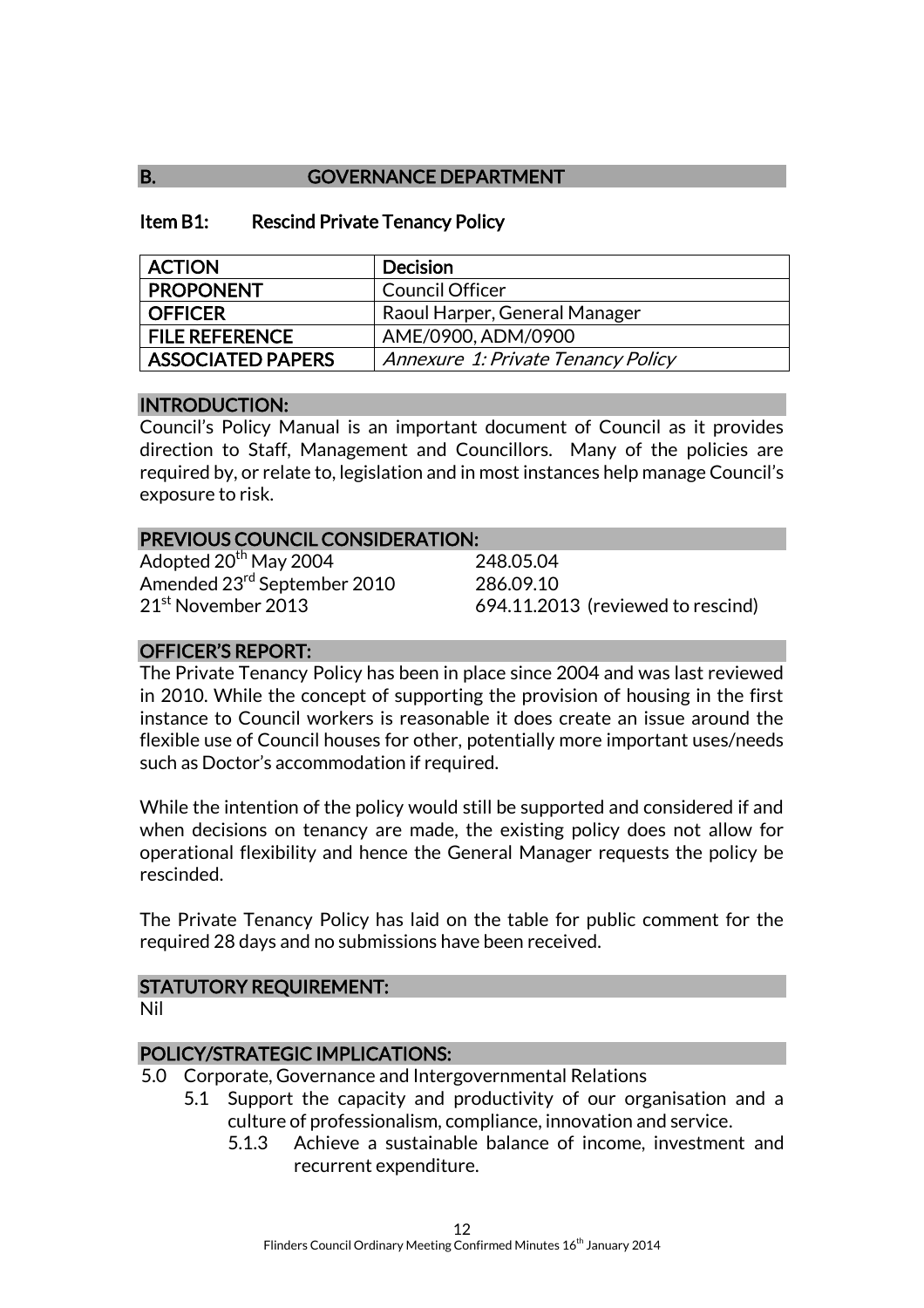#### RISK/LIABILITY:

Low

## VOTING REQUIREMENTS:

Absolute Majority

#### OFFICER'S RECOMMENDATION:

That Council rescinds the Private Tenancy Policy.

## DECISION:

721.01.2014 Moved: Cr M Cobham Seconded: Deputy Mayor D Williams That Council rescinds the Private Tenancy Policy.

## CARRIED (6-1)

For: Mayor Carol Cox, Deputy Mayor David Williams, Cr Marc Cobham, Cr Mary-Anne Roberts, Cr Gerald Willis and Cr Ronald Wise. Against: Cr Peter Rhodes.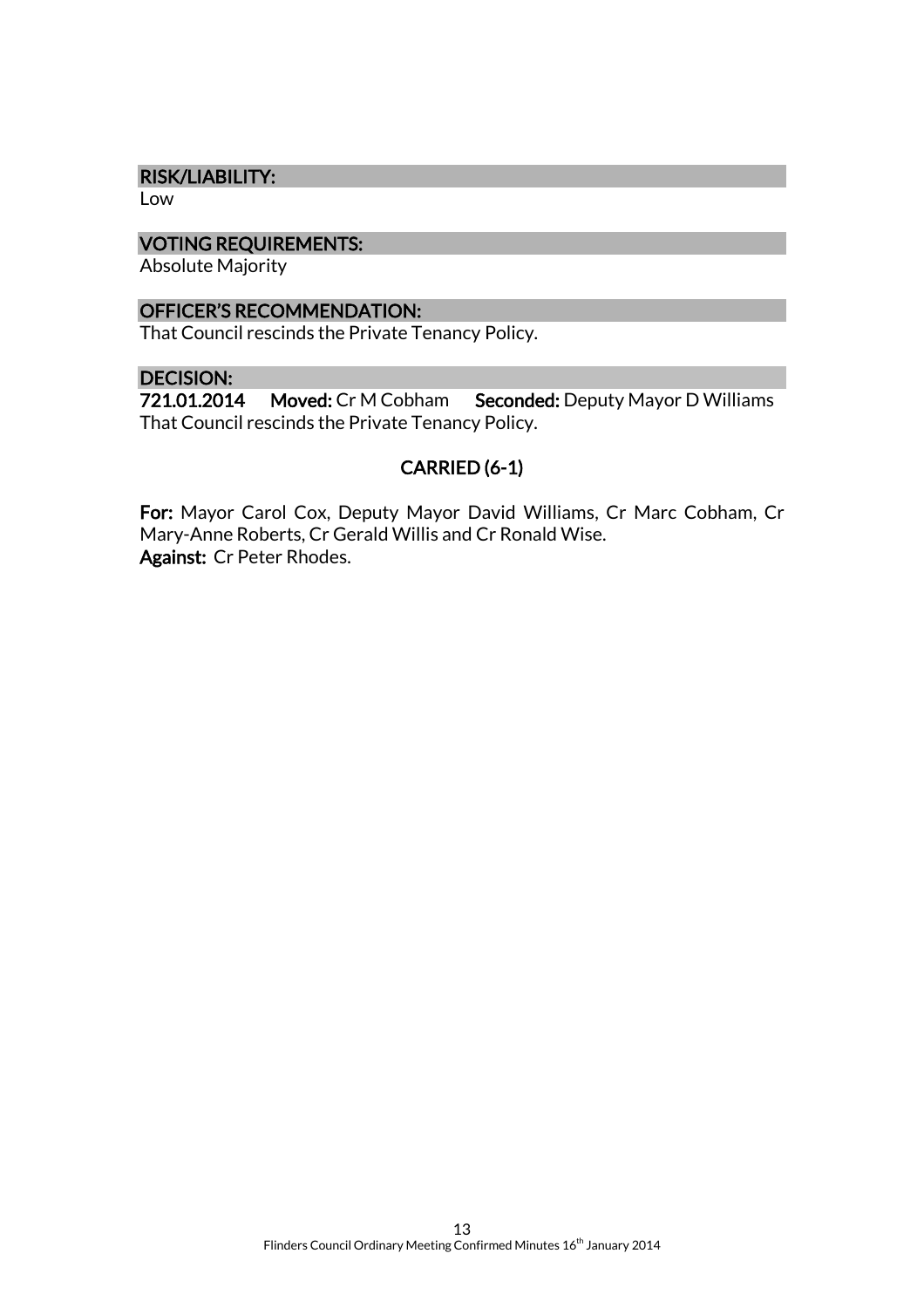| <b>ACTION</b>            | <b>Decision</b>                         |
|--------------------------|-----------------------------------------|
| <b>PROPONENT</b>         | Council Officer                         |
| <b>OFFICER</b>           | Raoul Harper, General Manager           |
| <b>FILE REFERENCE</b>    | PER/0602, ADM/0900                      |
| <b>ASSOCIATED PAPERS</b> | Annexure 2: Employee Recruitment and    |
|                          | Selection Policy (old version)          |
|                          | Annexure 3: Employee Recruitment Policy |
|                          | (amended version)                       |

## Item B2: Amending the Employee Recruitment Policy

#### INTRODUCTION:

Council's Policy Manual is an important document of Council as it provides direction to Staff, Management and Councillors. Many of the policies are required by, or relate to, legislation and in most instances help manage Council's exposure to risk.

## PREVIOUS COUNCIL CONSIDERATION:

16th July 2009 256.07.2009

## OFFICER'S REPORT:

The Employee Recruitment and Selection Policy was developed in 2009 and deals with the basic principles and process for recruitment of staff. The policy forms part of the Council's Policy Manual and is due for a full review.

The main change to the policy relates to articulating the various ways in which an appointment can be made within the overarching principles of merit, compliance and cost effectiveness. Historically the policy was a one size fits all process for any selection decision. The proposed amendments allow for different processes depending on the circumstances present and are far more reflective of the flexibility required within a small organisation.

What follows is a summary of the proposed changes:

- Name changed to Employee Recruitment Policy from Employee Recruitment and Selection Policy.
- Updated 'Introduction' to include merit and cost effectiveness and changed legislative commitment to risk reduction of claim.
- Updated 'Objectives' to reflect merit.
- Updated 'Position Role and Review' to focus on determining position requirements, employment mode and workload (hours).
- Updated 'Position Descriptions' to remove KPIs as this is a separate process and document and also to remove the headers included in a position description as this is not relevant to the Policy.
- Updated what was called 'Advertising a Vacancy' to 'Filling a Vacancy' and re-wrote the content. Now it focusses on the different ways a role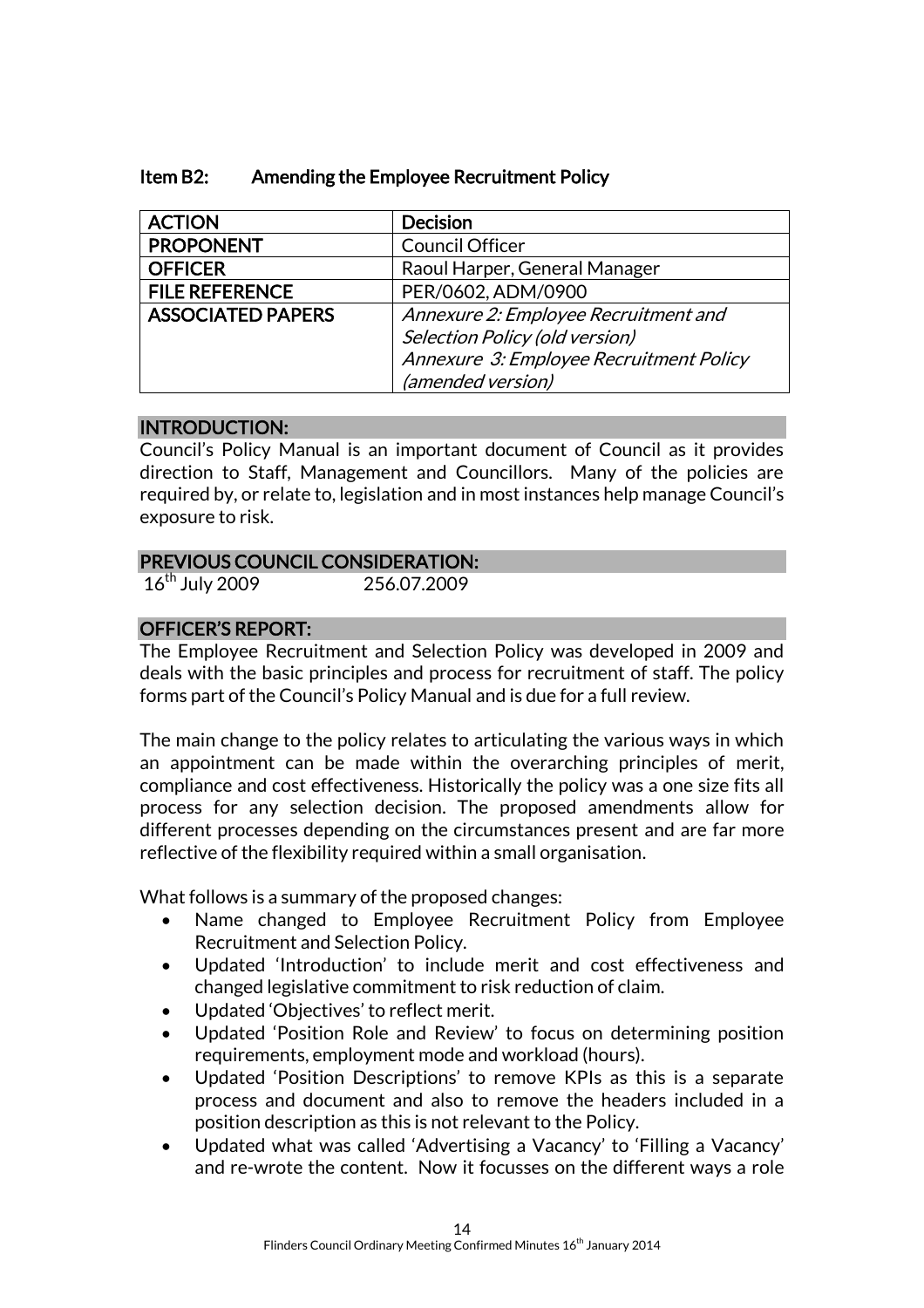can be filled based on the nature of the role and applicants, instead of the past one size fits all model which created unnecessary costs and work.

- Added in the ability for direct appointments to be made in specific circumstances.
- Removed 'Selection Panel' as this is now covered succinctly in 'Filling a Vacancy'.
- Combined 'Conviction' and 'Pre-Employment Medical' into 'Pre-Employment Check'.
- Removed 'Offer' as this is included under 'Filling a Vacancy'.
- Removed 'Probation' as this is covered in legislation and if applicable will be covered in the letter of offer. The only aspect which should be policy related is the probation process and that should form part of the performance policy or a probation policy on its own, as it relates to post recruitment and selection.
- Removed 'Casual and Temporary Employees' as this is covered appropriately in 'Position Role and Review' and in the Enterprise Agreement.
- Updated 'Related Legislation, Regulations and Policies' to include the correct safety and employment Acts.
- Updated 'Responsibilities' to change the terminology to Hiring Manager and that the Corporate Services Manager (or Corporate Services Coordinator) can support the Hiring Manager as the overall responsible Manager for human resource matters.

#### STATUTORY REQUIREMENT:

Nil

## POLICY/STRATEGIC IMPLICATIONS:

- 5.0 Corporate, Governance and Intergovernmental Relations
	- 5.1 Support the capacity and productivity of our organisation and a culture of professionalism, compliance, innovation and service.
		- 5.1.3 Achieve a sustainable balance of income, investment and recurrent expenditure.

#### RISK/LIABILITY:

Low

#### VOTING REQUIREMENTS:

Absolute Majority

#### OFFICER'S RECOMMENDATION:

That Council adopts the amended Employee Recruitment Policy and allows it to lay on the table for 28 days for public comment.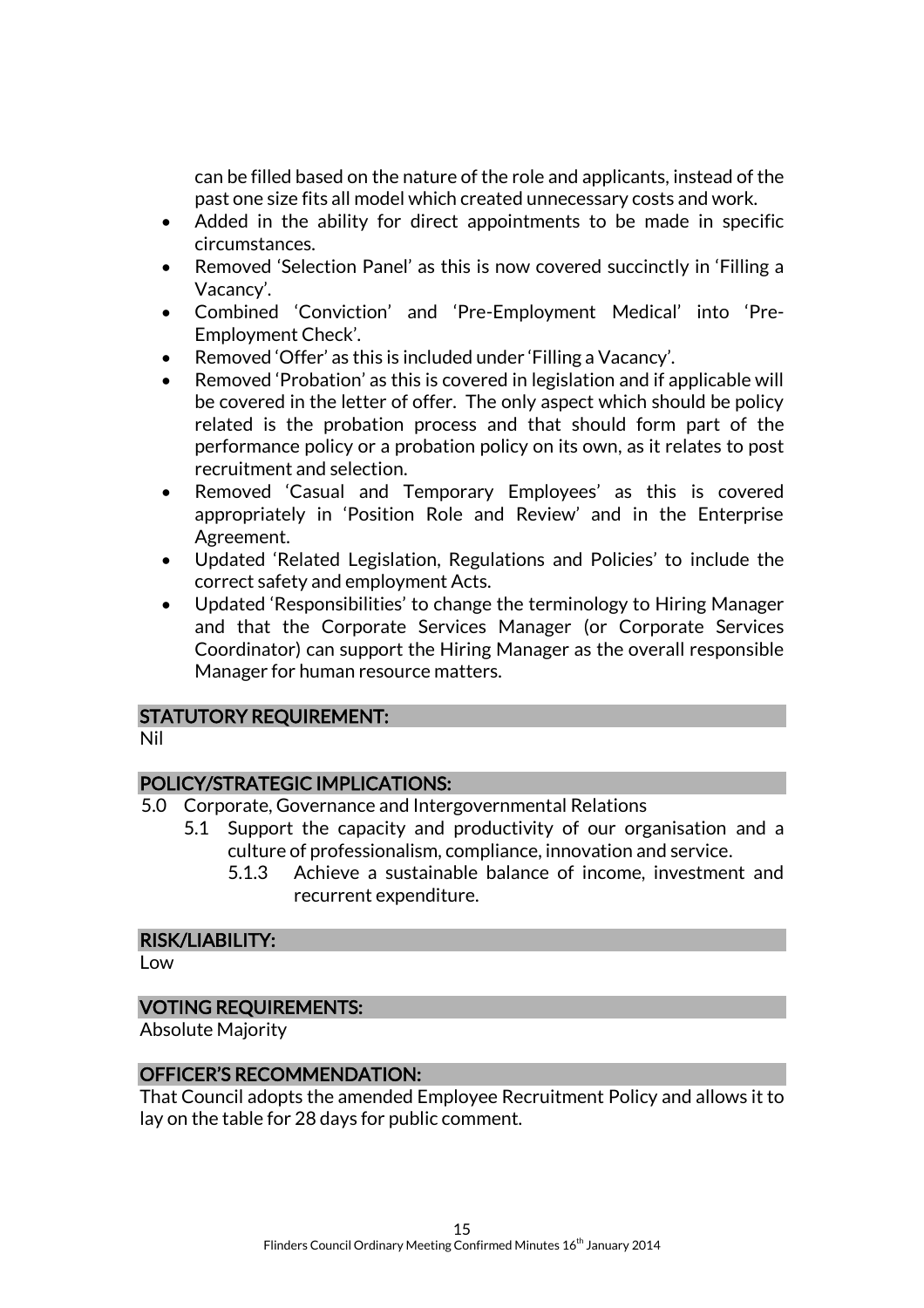## DECISION:<br>722.01.2014

Moved: Cr M Cobham Seconded: Cr R Wise That Council adopts the amended Employee Recruitment Policy and allows it to lay on the table for 28 days for public comment.

## CARRIED UNANIMOUSLY (7-0)